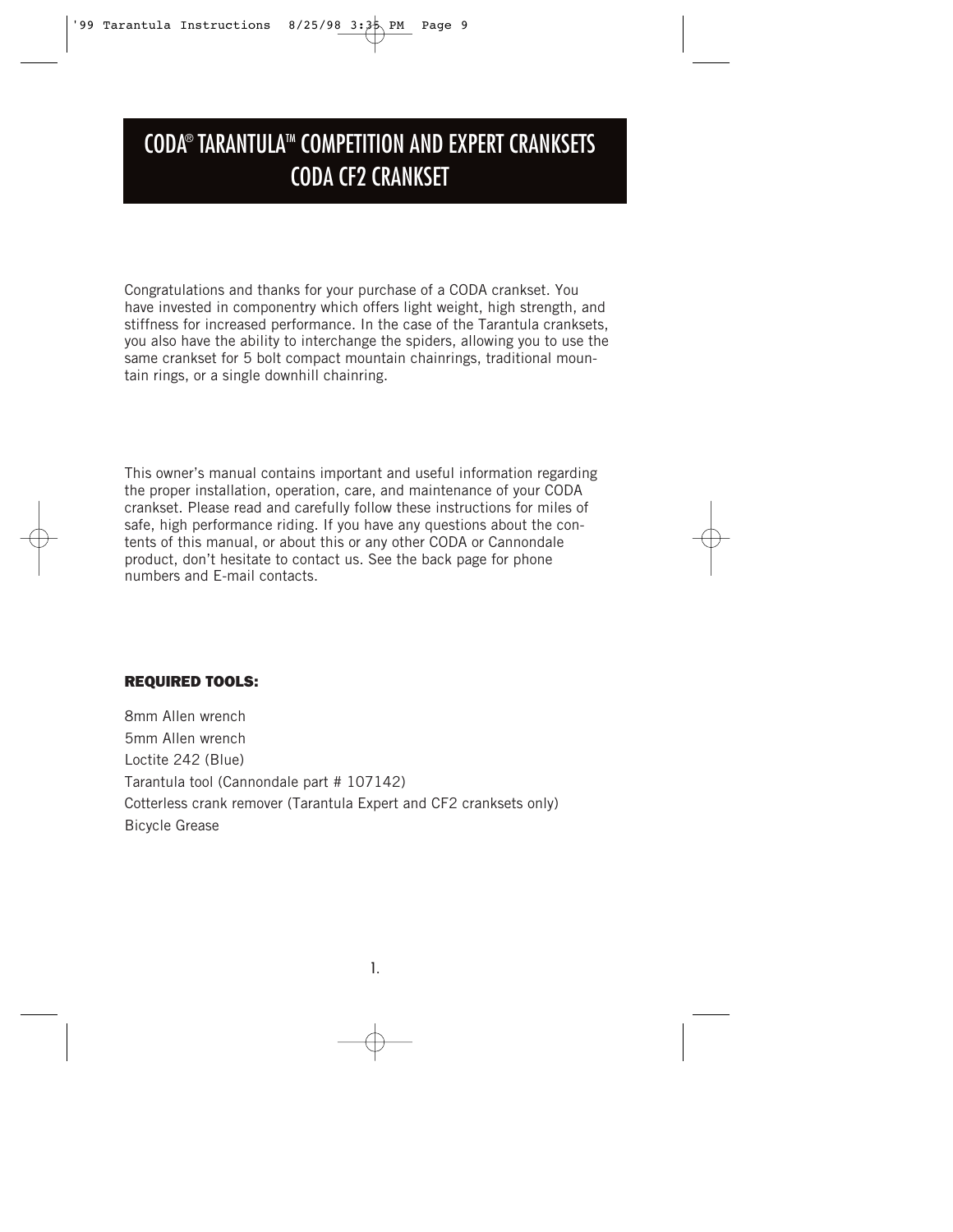#### **TARANTULA COMPETITION CRANKS**

The CODA Tarantula Competition crankset has CNC milled aluminum arms and is designed to work with a Shimano XTR or similar bottom bracket which uses a splined hollow spindle for increased rigidity and decreased weight. Most bikes including Cannondales will use a 112.5mm XTR bottom bracket. However, some bikes with a 50mm chainline or 34.9mm seat tube may require a 116mm bottom bracket. The CODA chainrings use shifting pins and ramps for better shifting performance and are built to be light weight and durable. The Competition model comes stock with an 8 and 9 speed compatible spider using 94mm bolt circle 7075-T6 aluminum outer and middle rings and a 58mm bolt circle titanium inner ring. Replacement spiders are available from your CODA retailer in the following configurations:

A triple chainring 8 or 9 speed spider for 94mm bolt circle outer and middle compact mountain rings and a 58mm bolt circle inner compact mountain ring. Kit# QCSC9/EBO. This is the spider which comes stock with the CODA Tarantula Competition crank.

A triple chainring 8 speed spider using 110mm bolt circle outer and middle rings and a 74mm bolt circle inner ring. Kit# QCSS/.

A single chainring spider for a 94mm bolt circle downhill chainring or single speed use. Kit# QCSDH/.

### **TARANTULA EXPERT CRANKS**

The CODA Tarantula Expert crankset also has CNC milled aluminum arms but unlike the Tarantula Competition it can be used with any 110mm long standard bottom bracket with tapered square spindle ends. The CODA chainrings use shifting pins and ramps for better shifting performance and are built to be light weight and durable. The Expert model comes stock with an 8 and 9 speed compatible spider using 94mm bolt circle 7075-T6 aluminum outer and middle rings and a 58mm bolt circle titanium inner ring. Replacement spiders are available from your CODA retailer in the following configurations:

A triple chainring 8 or 9 speed spider for 94mm bolt circle outer and middle compact mountain rings and a 58mm bolt circle inner compact mountain ring. Kit# QCSC9/EBO. This is the spider which comes stock with the CODA Tarantula Expert crank.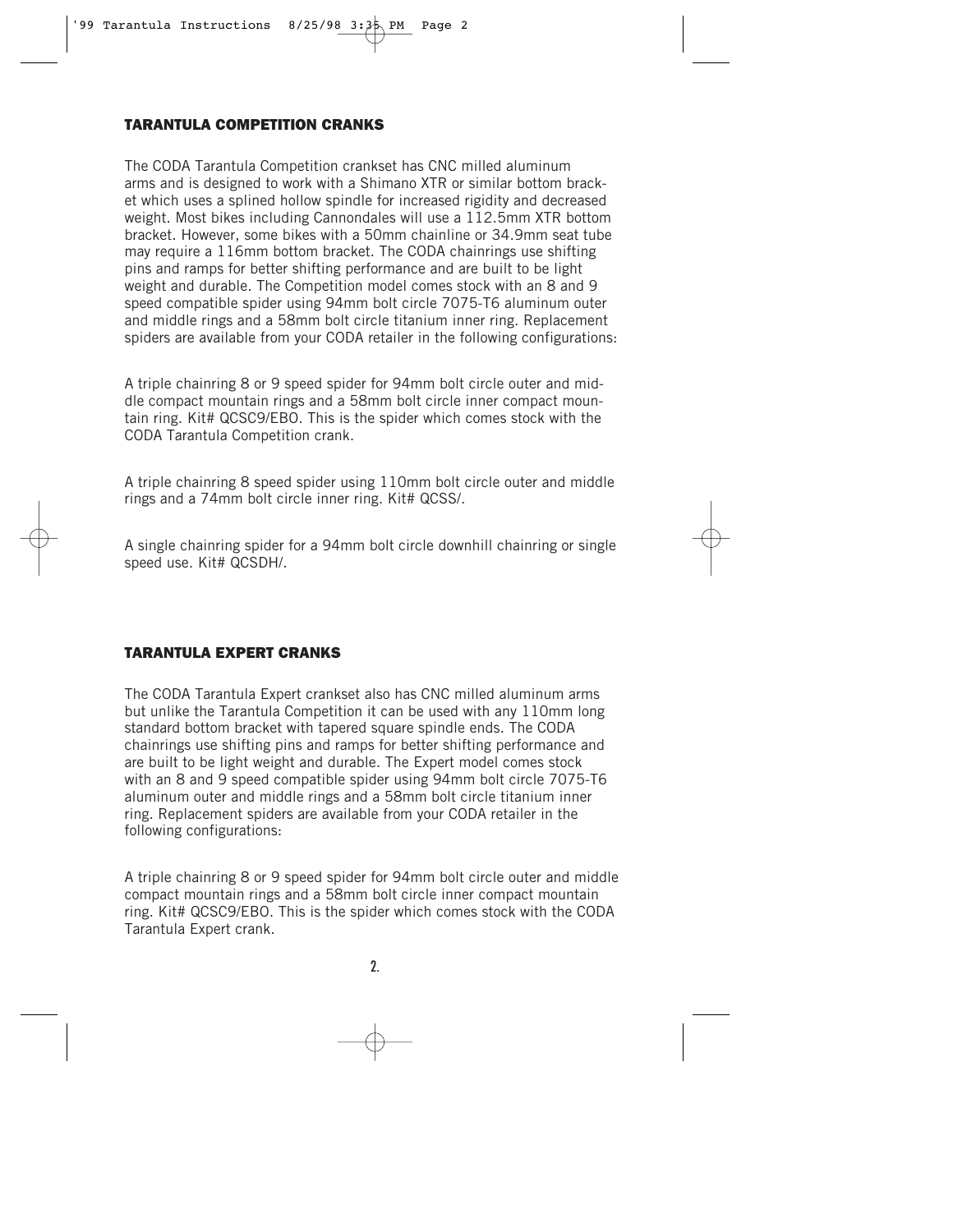A triple chainring 8 speed spider using 110mm bolt circle outer and middle rings and a 74mm bolt circle inner ring. Kit# QCSS/.

A single chainring spider for a 94mm bolt circle downhill chainring or single speed use. Kit# QCSDH/.

1998 CODA Tarantula Expert cranks used a silver 8 speed triple chainring spider (94mm/58mm bolt circle) which can be identified by its non-sculpted outer edges and inner chainring bolt holes which are drilled all the way through the spider. Kit# QCSC/. NOTE: This 8 speed only spider is not compatible with the new 8/9 speed outer and middle chainrings.

## **CODA CF2 CRANKS**

The CODA CF2 crankset features cold forged aluminum arms for the ultimate in strength, alloy outer and middle chainrings for light weight, and a steel inner ring for increased durability against premature wear in the low gears. The CF2 can be used with any 110mm standard bottom bracket with tapered square spindle ends. It accepts 94mm bolt circle outer and middle chainrings and a 58mm bolt circle inner chainring (compact mountain chainring sizing.)

The CF2 is available in both 8 speed and 9 speed configurations. The 8 speed model can be identified by the numbers 170-4.4 or 175-4.4 stamped on the inside of the right crankarm. The 9 speed model can be identified by the numbers 170-395, 175-395, 170-3.9, or 175-3.9 stamped on the inside of the right crankarm.

**WARNING: DRIVETRAIN SYSTEMS ARE VERY IMPORTANT TO THE SAFETY OF ANY BICYCLE AND CANNONDALE STRONGLY RECOMMENDS THAT ANY WORK TO THEM BE PERFORMED BY AN AUTHORIZED CANNONDALE DEALER. THE FOLLOWING INSTRUCTIONS ARE PROVIDED FOR PERSONS WHO HAVE A GOOD KNOWLEDGE OF BICYCLE SPECIFIC MECHANICAL PROCEDURES AND WHO ARE EQUIPPED WITH THE PROPER TOOLS AND EQUIPMENT. INCORRECT INSTALLATION OR SERVICE MAY REDUCE PERFORMANCE, AND COULD RESULT IN A DANGEROUS SITUATION LEADING TO INJURY OR DEATH. IF YOU HAVE ANY DOUBTS ABOUT YOUR ABILITY TO PERFORM THE FOLLOWING PROCEDURES, CONTACT YOUR LOCAL AUTHORIZED CANNONDALE DEALER.**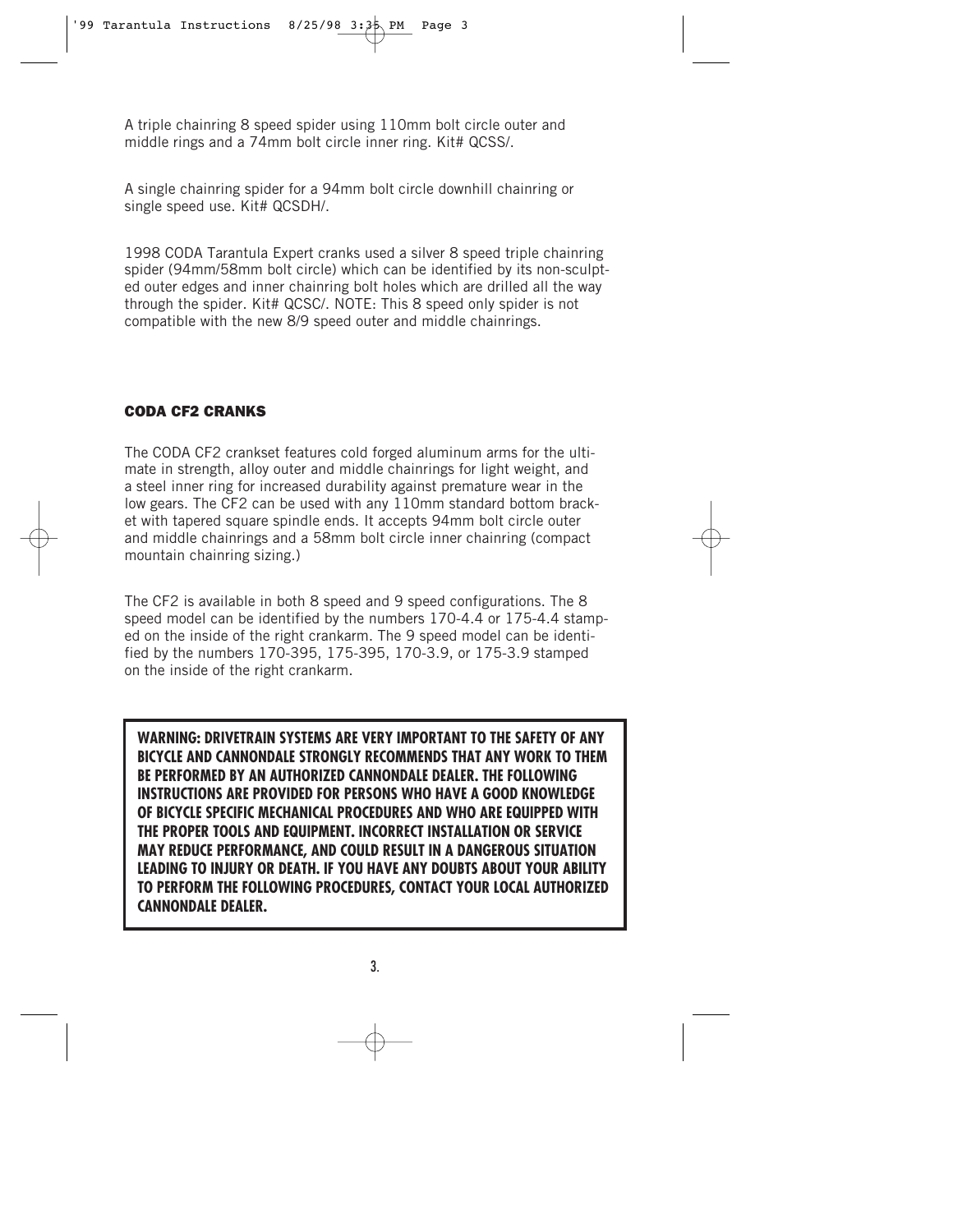#### **TARANTULA CHAINRING INSTALLATION**

1) It is easiest to install the chainrings onto the spider before the spider has been installed on the right crank arm. Begin by making sure that the rings which you've selected have the same bolt circle pattern as the spider that you will be using.

2) The outer and middle chainrings must be installed with the correct orientation to provide the best shifting possible. Each ring has a countersunk bolt hole for the five chainring bolts, and the countersunk side of each ring must face away from the five tabs on the spider to which the rings are bolted. This will allow the chainring bolts and nuts to sit into the recesses on each ring. You can verify this orientation by making sure that the machined cuts and ramps on both chainrings face towards the inside of the bike.

3) The large chainring has a pin on the outside which will need to be aligned with the right crank arm to prevent a derailed chain from getting jammed between the arm and the large chainring. Also, both the middle and large rings have a mark which needs be aligned with the right crank arm to provide the best possible shifting. These orientations will be achieved by aligning the "bump" on each chainring with the "dimple" on the inside of the spider, and then by aligning the dimple with the right crank arm when installing the spider on the arm. See Figure 1.

NOTE: The 1998 Tarantula Expert 8 speed spider did not have a dimple, refer to illustration at right for proper orientation of the chainrings and spider.

4) Grease the threads of the chainring bolts. Install the chainring bolts through the outer and middle chainrings and the spider. Tighten each of the chainring bolts to 80-100 In-Lbs (9-11.5 Nm) using a 5mm allen wrench.

5) When installing the small chainring onto the spider, it also must be oriented correctly to ensure the best possible shifting. The chainring bolts for the small ring screw directly into the raised threaded holes in the spider. When looking at the spider with the small chainring side facing you, the ring must be installed so that the "bump" on the inside of the ring both lines up with the "dimple" on the spider, and so that the deeper side of the cut is to the right. See Fig.1.

6) Grease the chainring bolts for the small ring. Tighten each of the chainring bolts to 80-100 In-Lbs (9-11.5 Nm) using a 5mm allen wrench.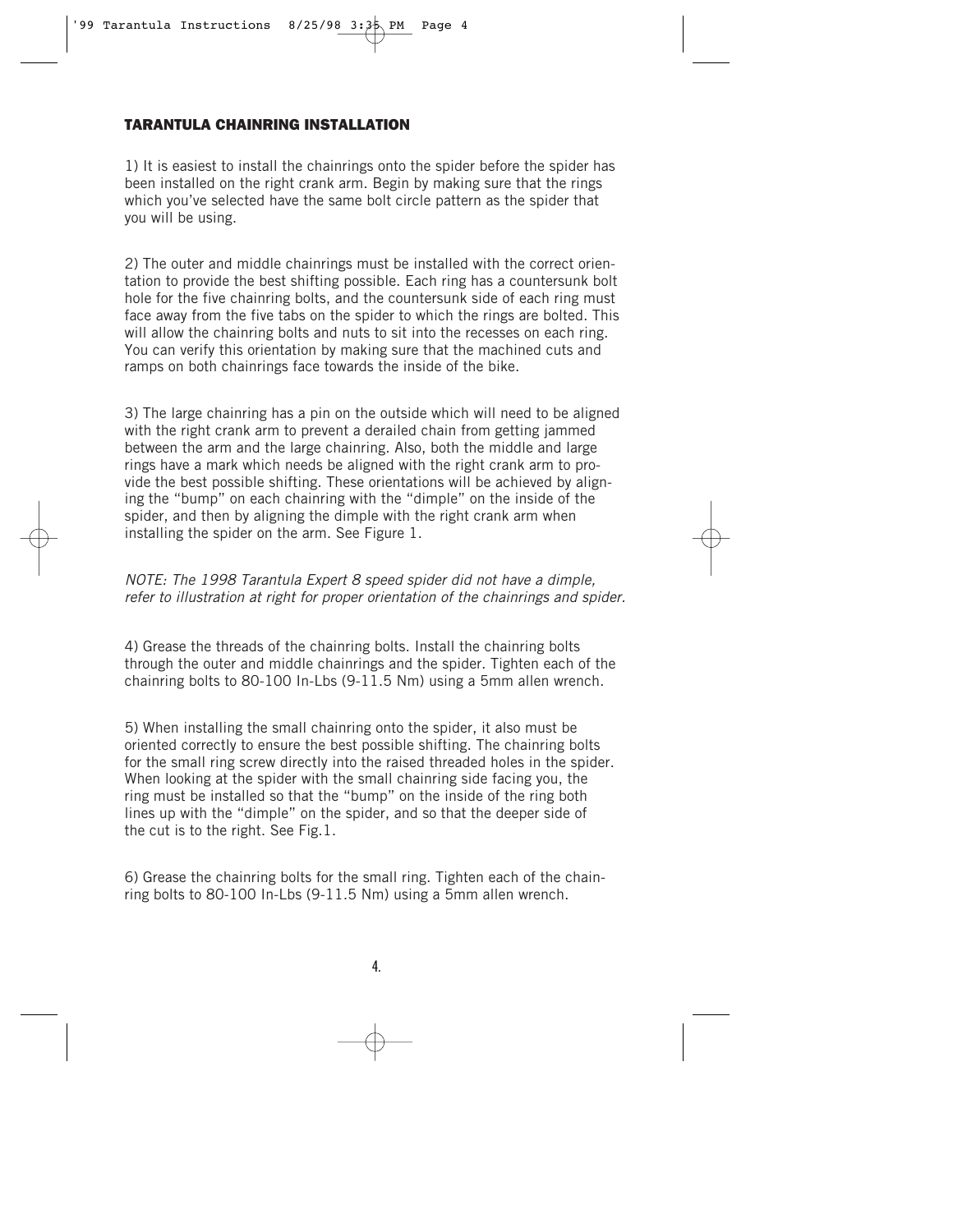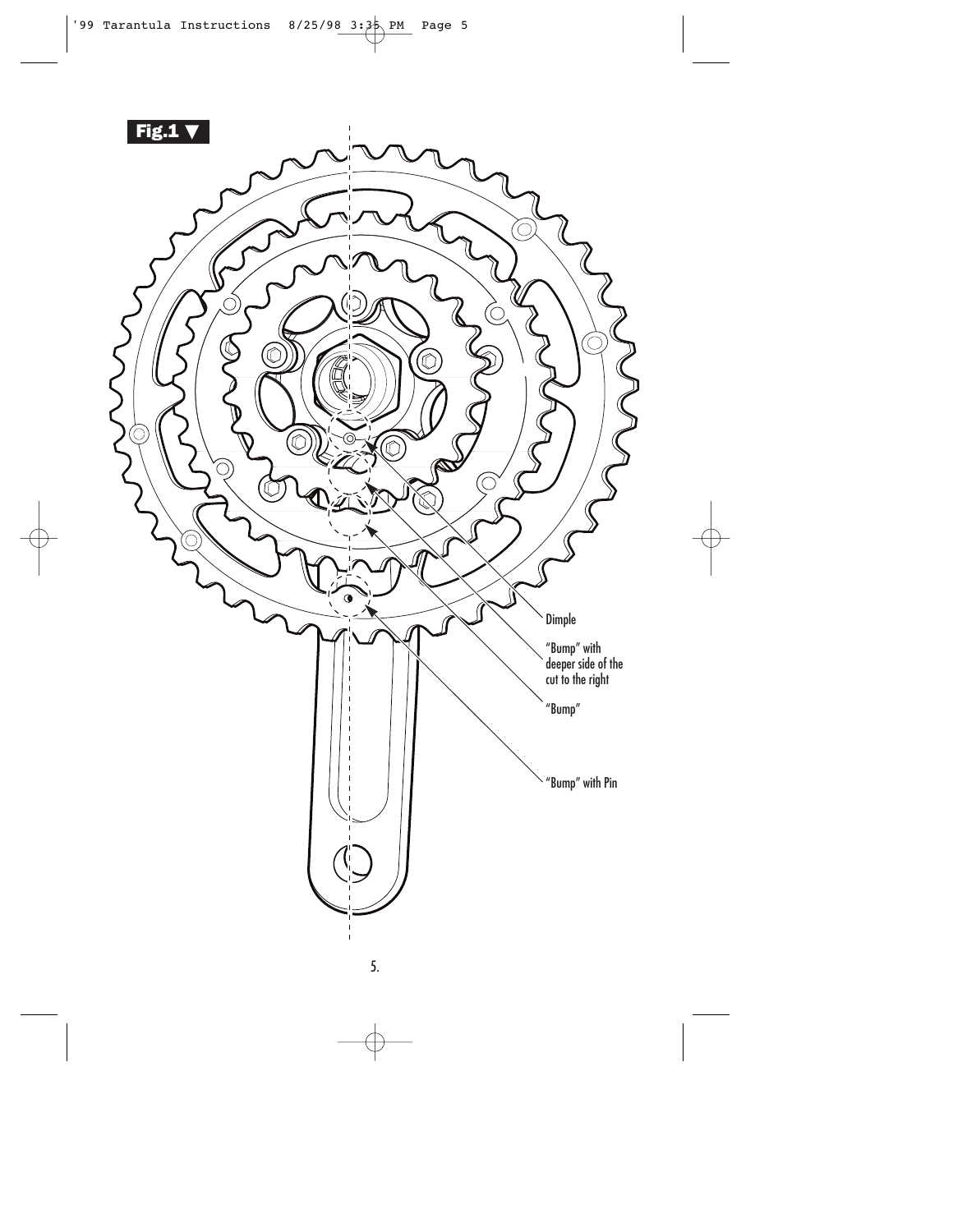#### **TARANTULA SPIDER INSTALLATION AND REPLACEMENT**

1) After selecting and installing the chainrings of your choice, prepare the right crank arm, spider, and lock ring by removing any old Loctite material from the threaded areas and the hexagonal flats with a Scotch-Brite pad.

2) Once the interfacing parts of the right crank arm, spider, and lock ring have been cleaned, coat the threads and all points of contact between the arm, the spider, and the lock ring with Loctite 242 (blue).

**CAUTION: The interface between these three parts must be clean for maximum adhesion of the Loctite which will help hold the spider securely to the right crank arm.**

3) Place the spider on the inside of the right crank arm so that the large chainring will be on the outside when the crank is installed on the bottom bracket. Also, make sure that the hexagonal flats line up and that the small dimple on the inside of the spider lines up with the right arm. See Fig.1.

4) Using the Tarantula tool (part# 107142) tighten the lock ring onto the threads on the right arm to 35-40 Ft-Lbs (48-55 Nm). Wipe any excess Loctite off of the crank.

#### **INSTALLING TARANTULA COMPETITION CRANKS TO A SPLINED BOTTOM BRACKET**

1) If the bottom bracket is not yet in the bicycle frame, install it on the bike according to the manufacturer's instructions.

2) Remove the threaded bolt cap, the crank arm bolt, and the washer from each of the crank arms. Apply a little bicycle grease to the splined serrations on the inside of each crank arm, and to the crank arm bolts and washers.

3) Place each crank arm onto the splined bottom bracket spindle so that the splines mesh. Make sure that the arms are oriented at 180 degrees to each other. Using only the palm of your hand, press or tap the arms onto the bottom bracket to insure that the splines start to engage.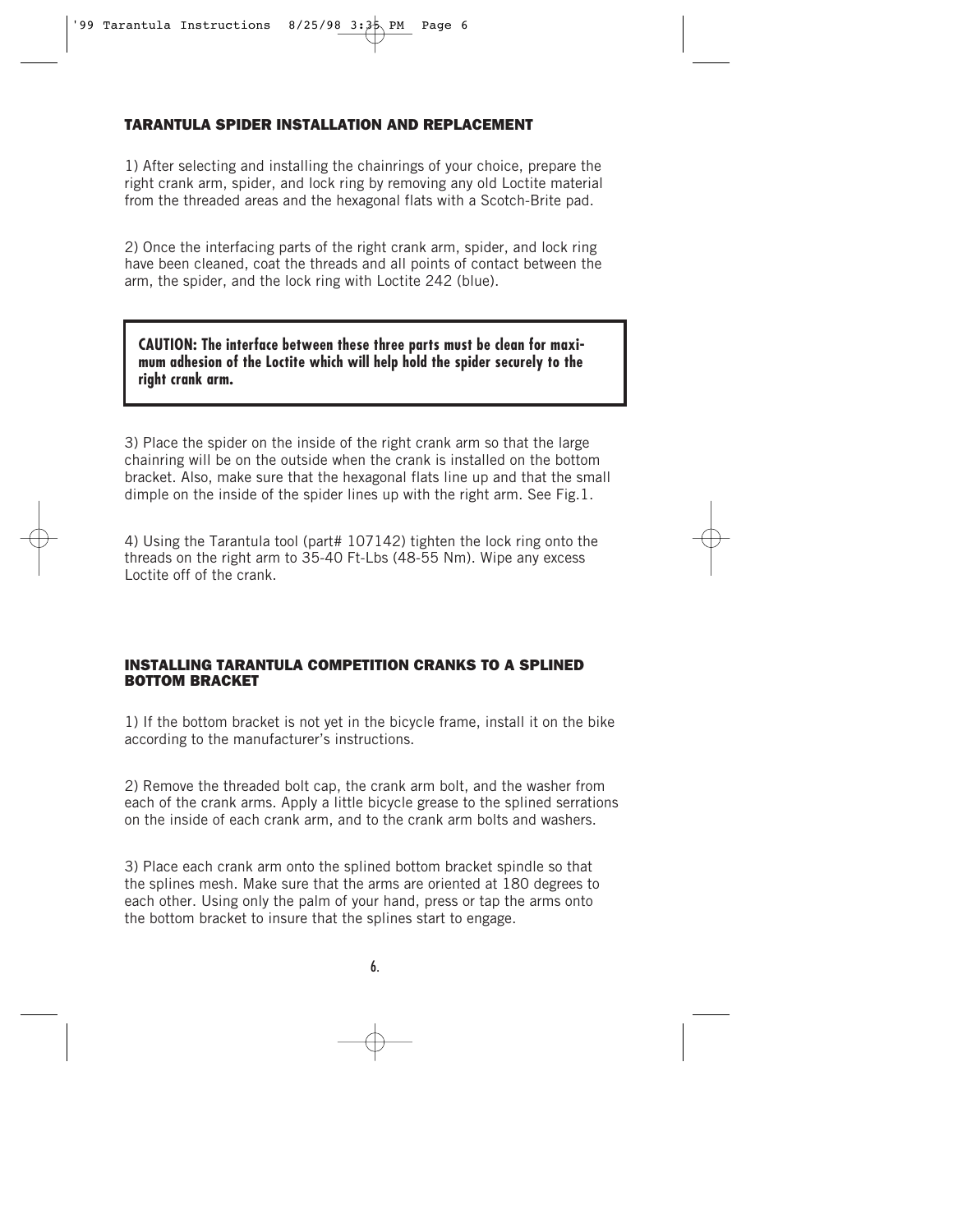4) Install the washers and crank arm bolts and tighten the bolts using an 8mm allen key to 30-35 Ft-Lbs (41-48 Nm.)

5) Lastly, attach the threaded bolt caps to 44-60 In-Lbs (5-7 Nm.)

6) Remember when installing the pedals to the crank arms that the left pedal is left-hand threaded and is tightened by turning the pedal spindle counterclockwise. The right pedal has a standard thread and is tightened by turning the pedal spindle clockwise. Always grease the pedal threads before installing them into a crank.

NOTE: Once the bolt caps have been installed, the Competition's crank arms can be removed from the bottom bracket simply by turning each crank arm bolt counter-clockwise. No additional tools are necessary.

## **INSTALLING CF2 AND TARANTULA EXPERT CRANKS TO A BOTTOM BRACKET**

1) If the bottom bracket is not yet in the bicycle frame, install it on the bike according to the manufacturer's instructions.

2) Make sure that the bottom bracket spindle flats are clean and free from grease. Place each crank arm onto the bottom bracket spindle so that the arms are oriented at 180 degrees to each other. Grease the threads of the crank arm bolts, install the washers and bolts, and tighten the bolts using an 8mm allen key to 30-35 Ft-Lbs (41-48 Nm.)

3) Remember when installing the pedals to the crank arms that the left pedal is left-hand threaded and is tightened by turning the pedal spindle counter-clockwise. The right pedal has a standard thread and is tightened by turning the pedal spindle clockwise. Always grease the pedal threads before installing them into a crank.

4) NOTE: To remove the arms, you must first unscrew the crank arm bolts and then use a cotterless crank extractor such as the Park CCP-2 to press the arms off of the bottom bracket.